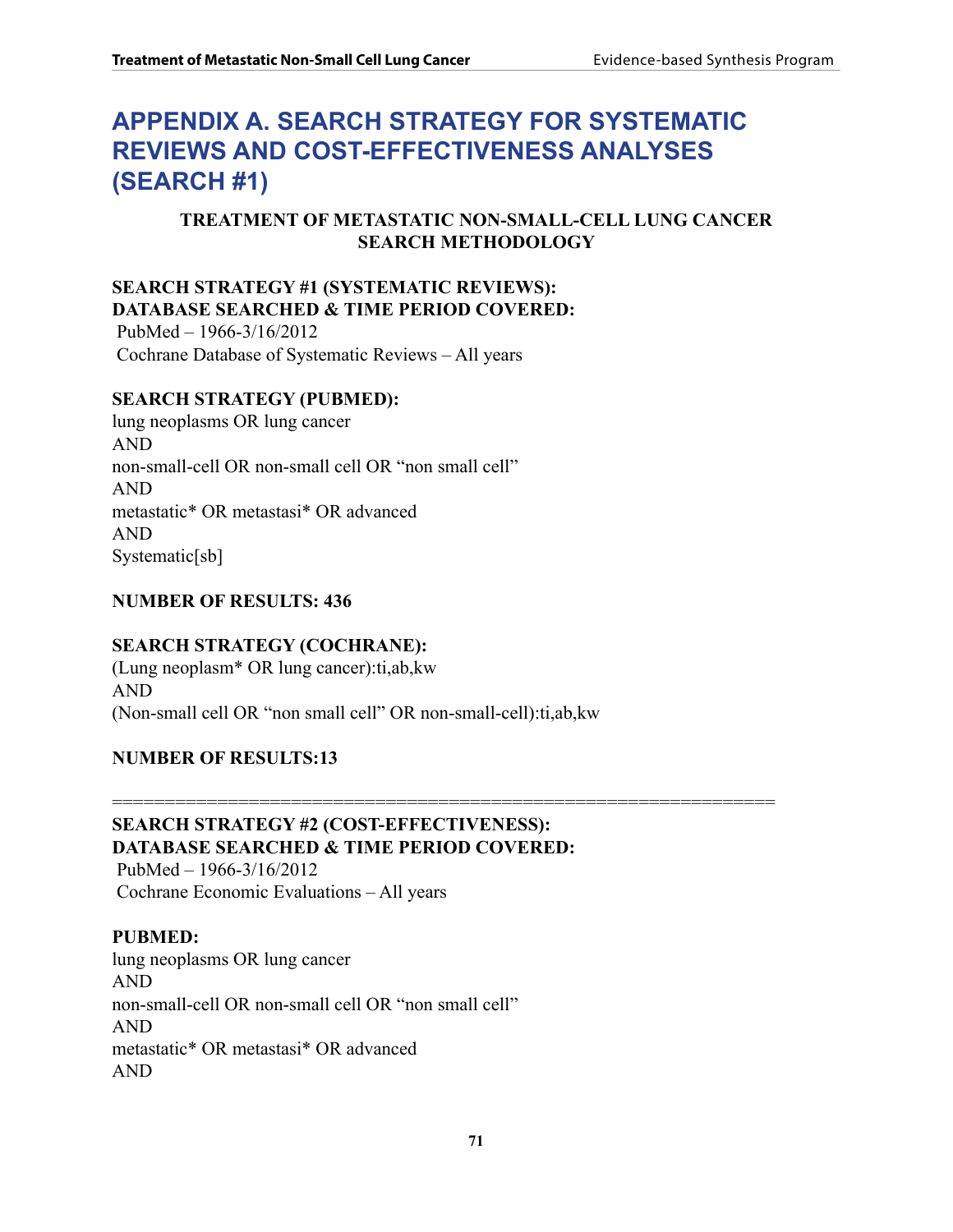cost OR costs OR cost-effective\* OR cost-benefit OR cost utility OR cost-utilities OR cost analysis OR cost analyses OR economic OR economics NOT Results of Search #1

### **NUMBER OF RESULTS: 347**

# **COCHRANE**

(Lung neoplasm\* OR lung cancer):ti,ab,kw AND (Non-small cell OR "non small cell" OR non-small-cell):ti,ab,kw

#### **NUMBER OF RESULTS: 30**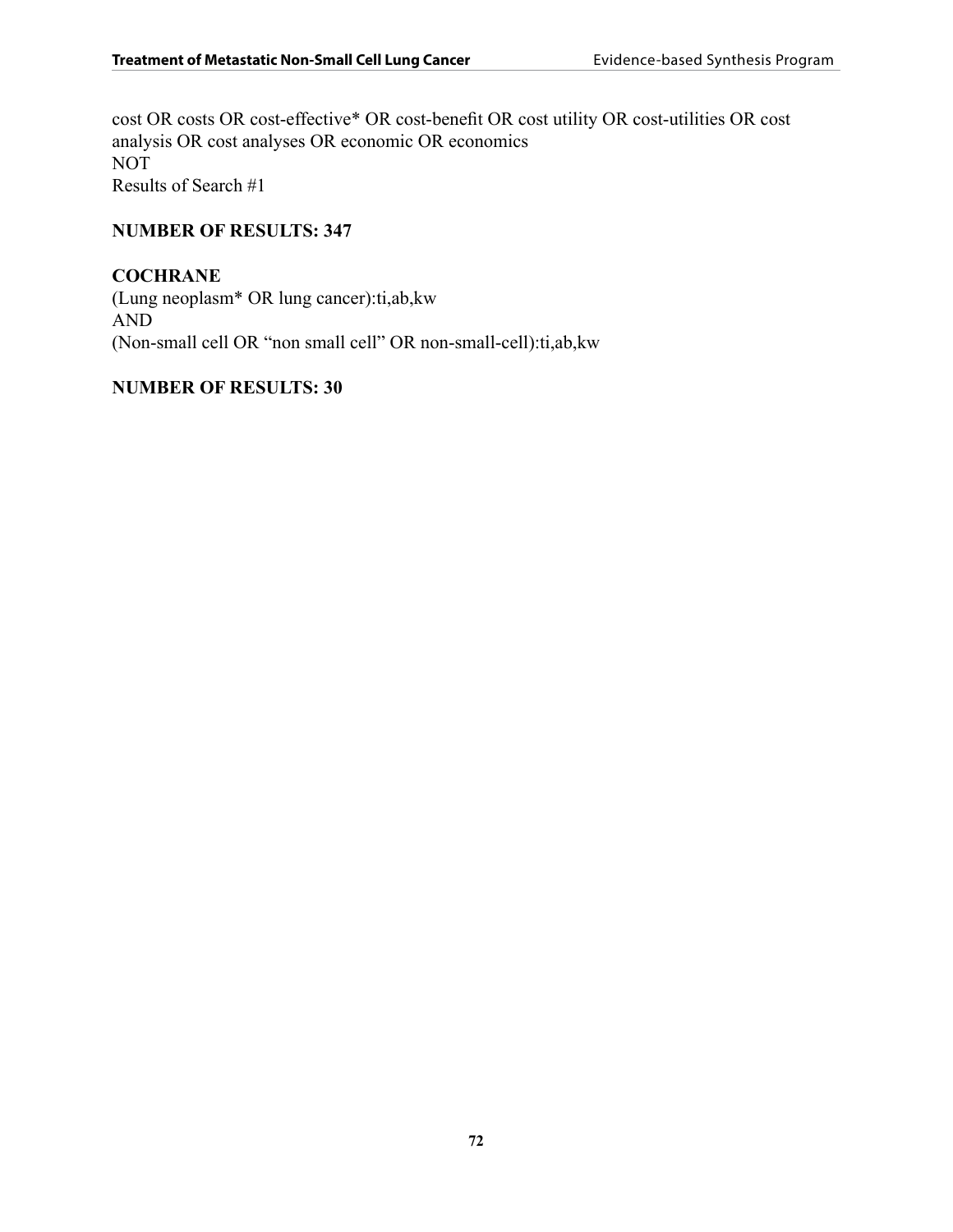# **Appendix B. Search Strategy for Trials (Search #2)**

# **NON-SMALL CELL LUNG CANCER – RCTS SEARCH METHODOLOGY**

# **DATABASE SEARCHED & TIME PERIOD COVERED:**

Medline on OVID – 2007-5/8/2012

#### **LANGUAGE:**

English

#### **SEARCH STRATEGY:**

(systematic review? or systematic overview?).tw. OR meta-analysis/ OR meta analysis.pt. OR metaanalys\$.tw. OR meta analys\$.tw. OR meta-analys\$.tw. OR randomized controlled trials/ or randomized controlled trial.pt. OR random allocation/OR (random\$ and (trial\* or stud\$)).ti,ab AND

carcinoma, non-small-cell lung/ or nscls.ti,ab.OR (lung and (cancer\$ or neoplasm\$ or carcinom\$ or malignan\$ or tumo?r\$)).ti,ab.

AND

(paclitaxel or taxol or docetaxel or taxotere or gemcitabine or gemzar or vinorelbine or navelbine or irinotecan or campto or camptosar or CPT-11 or pemetrexed or alimta or erlotinib or tarceva or gefitinib or iressa or bevacizumab or avastin or cetuximab or crizotinib).ti,ab.

# **NUMBER OF RESULTS: 772**

# ===================================================================== **DATABASE SEARCHED & TIME PERIOD COVERED:**

Embase – 2007-5/8/2012

# **LANGUAGE:**

English

# **SEARCH STRATEGY:**

paclitaxel:ti OR taxol:ti OR docetaxel:ti OR taxotere:ti OR gemcitabine:ti OR gemzar:ti OR vinorelbine:ti OR navelbine:ti OR irinotecan:ti OR campto:ti OR camptosar:ti OR 'cpt 11':ti OR pemetrexed:ti OR alimta:ti OR erlotinib:ti OR tarceva:ti OR gefitinib:ti OR iressa:ti OR bevacizumab:ti OR avastin:ti OR cetuximab:ti OR crizotinib:ti OR paclitaxel:ab OR taxol:ab OR docetaxel:ab OR taxotere:ab OR gemcitabine:ab OR gemzar:ab OR vinorelbine:ab OR navelbine:ab OR irinotecan:ab OR campto:ab OR camptosar:ab OR 'cpt 11':ab OR pemetrexed:ab OR alimta:ab OR erlotinib:ab OR tarceva:ab OR gefitinib:ab OR iressa:ab OR bevacizumab:ab OR avastin:ab OR cetuximab:ab OR crizotinib:ab OR 'paclitaxel'/exp OR paclitaxel

AND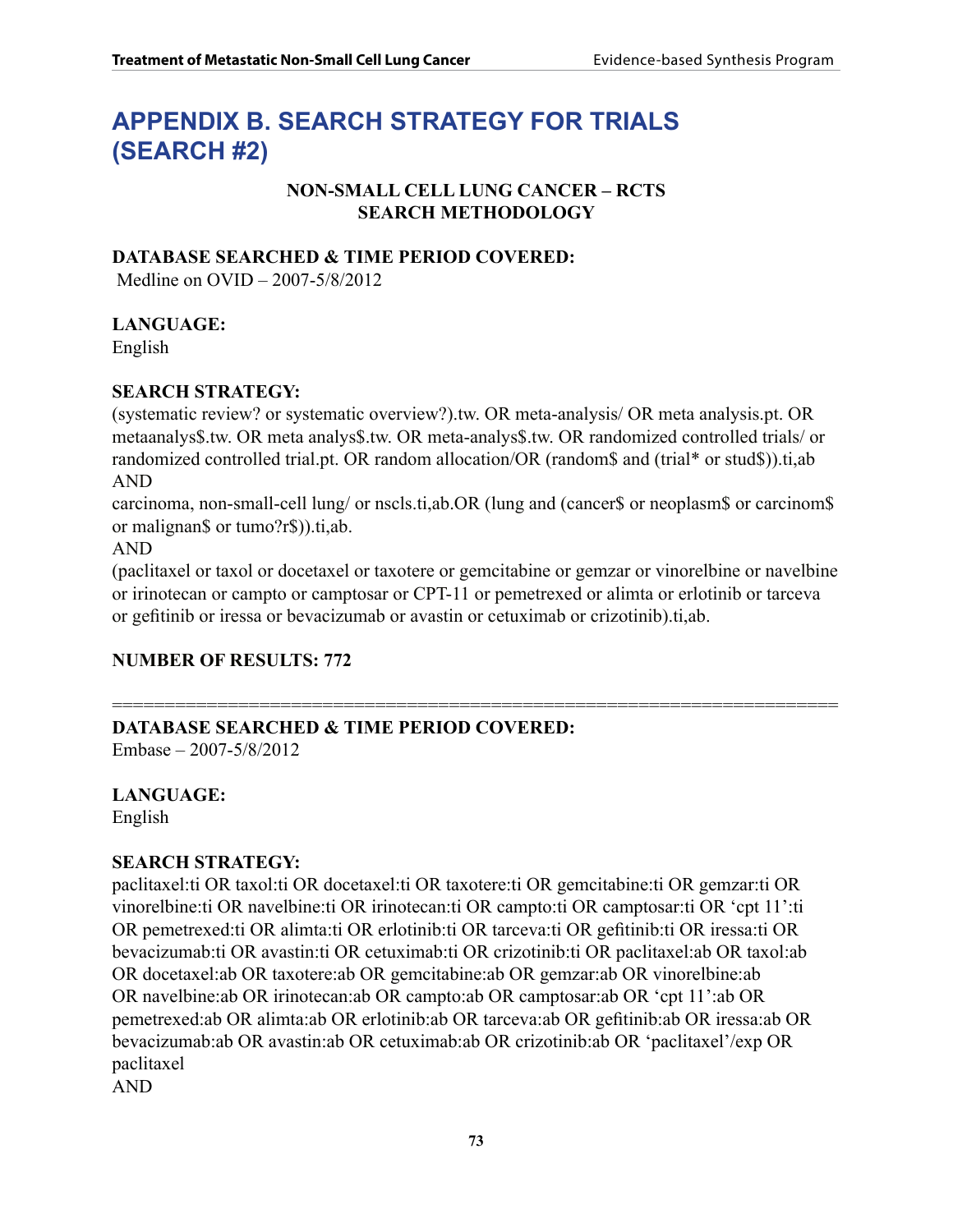(('lung'/exp AND (cancer\* OR neoplasm\* OR carcinoma\* OR malignan\* OR tumor\* OR tumour\*) AND non:ti OR non:ab)) OR 'lung non small cell cancer'/exp OR nsclc:ti OR nsclc:ab AND (randomized AND controlled AND trial\*) OR (random AND allocation) OR (random\* AND  $(trial* OR stud*))$ AND HUMAN **AND** 'article'/it OR 'article in press'/it

# **NUMBER OF RESULTS: 659**

#### ===================================================================== **DATABASE SEARCHED & TIME PERIOD COVERED:**

Cochrane Register of Controlled Trials: 2007-5/8/2012

#### **SEARCH STRATEGY:**

"paclitaxel or taxol or docetaxel or taxotere or gemcitabine or gemzar or vinorelbine or navelbine or irinotecan or campto or camptosar or CPT-11 or pemetrexed or alimta or erlotinib or tarceva or gefitinib or iressa or bevacizumab or avastin or cetuximab or crizotinib in Title, Abstract or Keywords

#### AND

non-small cell lung OR nonsmall cell lung OR nsclc in Title, Abstract or Keywords

# **NUMBER OF RESULTS: 516**

# ===================================================================== **TOTAL NUMBER OF RESULTS AFTER REMOVAL OF DUPLICATES & NON-RELEVANT MATERIAL (INCLUDING PHASE II TRIALS); 820**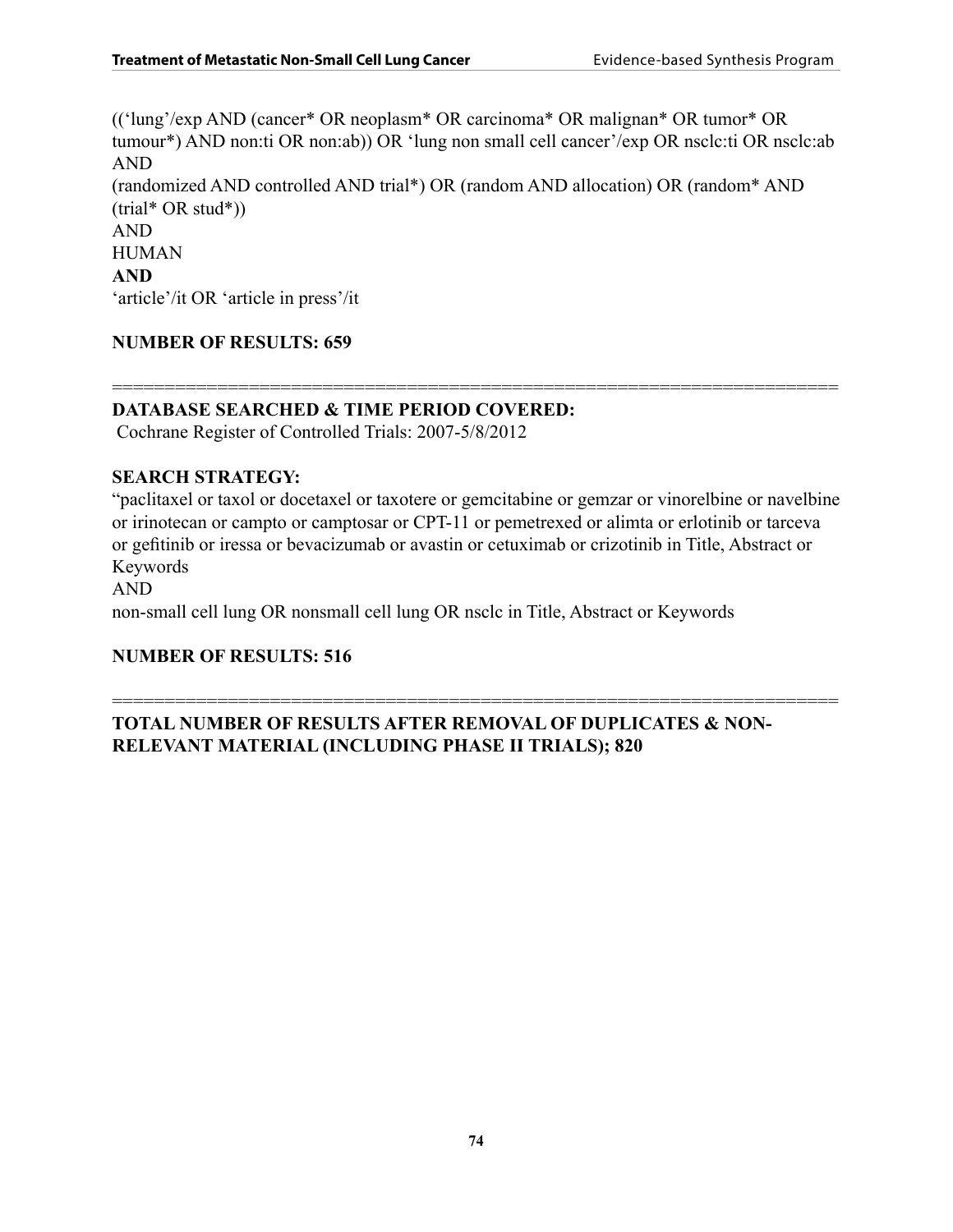# **Appendix C. Screener Forms Used for Systematic Reviews and Cost-Effectiveness Analyses**

| ID:<br><b>Author:</b>                                                                               |                              |
|-----------------------------------------------------------------------------------------------------|------------------------------|
| 1. Is it a cost-effectiveness analysis?                                                             | <b>KEEP FOR BACKGROUND □</b> |
| 2. Does it present data on metastatic<br>non-small cell lung cancer?                                | <b>NOTES</b>                 |
| 3. Which kind of therapy is assessed?<br>(Check all that apply)<br>4. Which treatments is assessed? |                              |
| 5. Where are the data from?<br>Name: $\qquad \qquad$                                                |                              |
| 6. What perspective is the analysis?                                                                |                              |
| 7. What outcome is used?                                                                            |                              |
| 8. Conclusions per abstract:                                                                        |                              |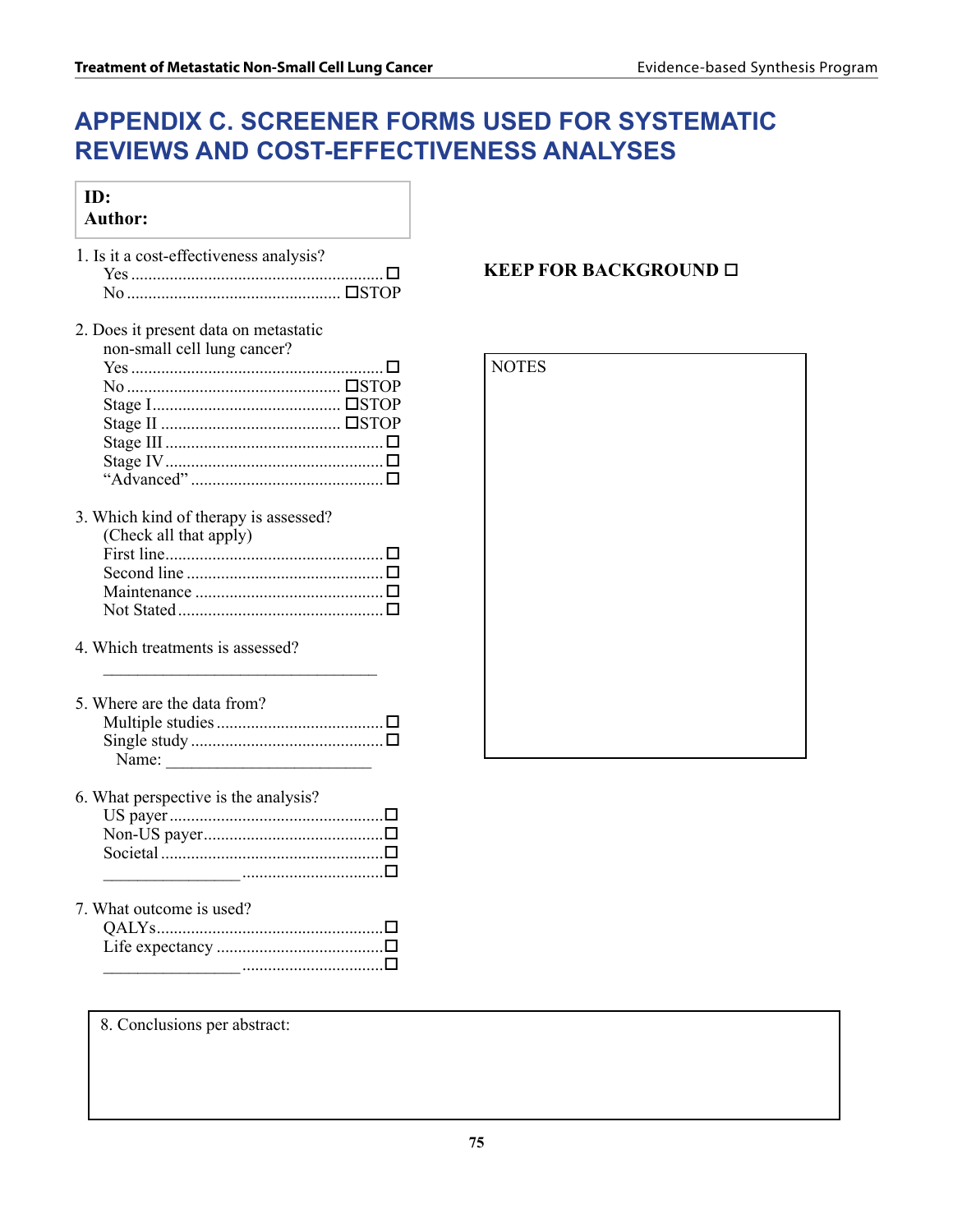| ID:<br>Author:                                                                                                                                                                                          | <b>KEEP FOR BACKGROUND</b> □                                                                                                                            |  |  |
|---------------------------------------------------------------------------------------------------------------------------------------------------------------------------------------------------------|---------------------------------------------------------------------------------------------------------------------------------------------------------|--|--|
| 1. Is it a systematic review?                                                                                                                                                                           | 6. Which databases were searched?<br>Pubmed/Medline $\square$<br>Embase $\Box$<br>$Cochrane \Box$<br>Other $\Box$<br>7. How many studies were included? |  |  |
| 2. Does it present data on metastatic<br>non-small cell lung cancer?                                                                                                                                    | 8. What outcomes were reported?<br>Overall response rate □                                                                                              |  |  |
| 3. Which kind of therapy is assessed?<br>(Check all that apply)<br>Maintenance $\ldots$ $\ldots$ $\ldots$ $\ldots$<br>Not Stated $\Box$<br>4. Which treatments are captured? None below: $\square$ STOP | 9. Conclusions per abstract:                                                                                                                            |  |  |
| ξq<br>팈                                                                                                                                                                                                 | N                                                                                                                                                       |  |  |

|                        | Bevacizumab | Cetuximab | Platinum agent/therapy | Gemcitabine+taxol | Gemcitabine+platinum | Pemetrexed | Erlotinib | Crizotinib | Endostar | Docetaxel | Ciefitinib | Vandetanib | Placebo | Immunotherapy | Paclitaxel | Gifitinib | Various | NOTES: |
|------------------------|-------------|-----------|------------------------|-------------------|----------------------|------------|-----------|------------|----------|-----------|------------|------------|---------|---------------|------------|-----------|---------|--------|
| Bevacizumab            |             |           |                        |                   |                      |            |           |            |          |           |            |            |         |               |            |           |         |        |
| Cetuximab              |             |           |                        |                   |                      |            |           |            |          |           |            |            |         |               |            |           |         |        |
| Platinum agent/therapy |             |           |                        |                   |                      |            |           |            |          |           |            |            |         |               |            |           |         |        |
| Gemcitabine+taxol      |             |           |                        |                   |                      |            |           |            |          |           |            |            |         |               |            |           |         |        |
| Gemcitabine+platinum   |             |           |                        |                   |                      |            |           |            |          |           |            |            |         |               |            |           |         |        |
| Pemetrexed             |             |           |                        |                   |                      |            |           |            |          |           |            |            |         |               |            |           |         |        |
| Erlotinib              |             |           |                        |                   |                      |            |           |            |          |           |            |            |         |               |            |           |         |        |
| Crizotinib             |             |           |                        |                   |                      |            |           |            |          |           |            |            |         |               |            |           |         |        |
| Endostar               |             |           |                        |                   |                      |            |           |            |          |           |            |            |         |               |            |           |         |        |
| Docetaxel              |             |           |                        |                   |                      |            |           |            |          |           |            |            |         |               |            |           |         |        |
| Ciefitinib             |             |           |                        |                   |                      |            |           |            |          |           |            |            |         |               |            |           |         |        |
| Vandetanib             |             |           |                        |                   |                      |            |           |            |          |           |            |            |         |               |            |           |         |        |
| Placebo                |             |           |                        |                   |                      |            |           |            |          |           |            |            |         |               |            |           |         |        |
| Immunotherapy          |             |           |                        |                   |                      |            |           |            |          |           |            |            |         |               |            |           |         |        |
| Paclitaxel             |             |           |                        |                   |                      |            |           |            |          |           |            |            |         |               |            |           |         |        |
| Gifitinib              |             |           |                        |                   |                      |            |           |            |          |           |            |            |         |               |            |           |         |        |

5. What was the end date of the search?

|                    | June $\ldots$ $\ldots$ |
|--------------------|------------------------|
| February $\square$ |                        |
|                    |                        |
| April □            | September $\square$    |
| May 口              |                        |

| November $\Box$                              |  |
|----------------------------------------------|--|
| December $\square$                           |  |
| $\overline{\text{NS}}$ $\overline{\text{N}}$ |  |

| NS   □ |  |
|--------|--|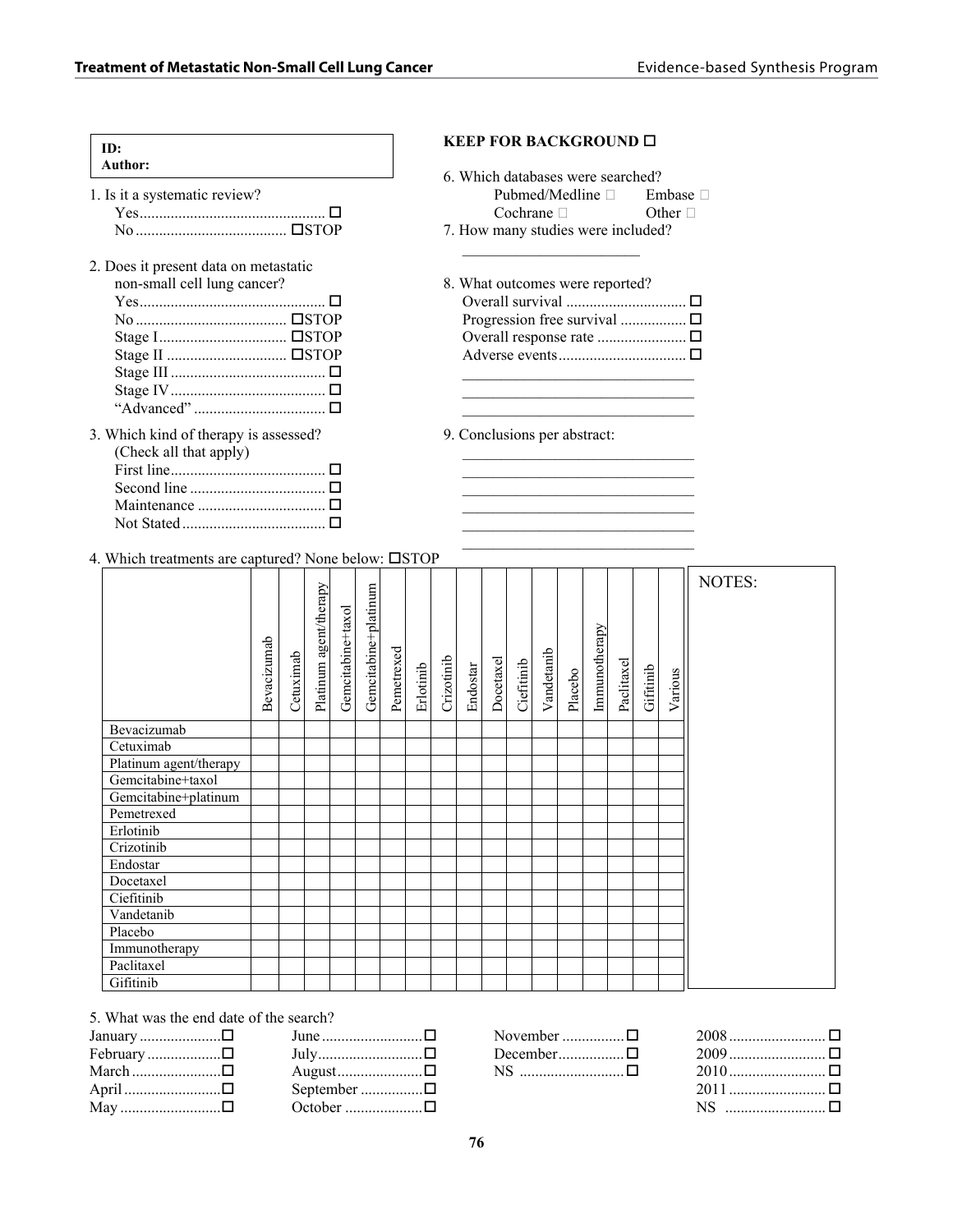# **Appendix D. Peer Reviewer Comments and Responses**

| <b>Comment</b>                                                                                                                                                                                                                                                                                                         | <b>Response</b>                                                                                                                                                                                                                                                                                                             |  |  |  |  |  |
|------------------------------------------------------------------------------------------------------------------------------------------------------------------------------------------------------------------------------------------------------------------------------------------------------------------------|-----------------------------------------------------------------------------------------------------------------------------------------------------------------------------------------------------------------------------------------------------------------------------------------------------------------------------|--|--|--|--|--|
| <b>Pre-Results</b>                                                                                                                                                                                                                                                                                                     |                                                                                                                                                                                                                                                                                                                             |  |  |  |  |  |
| I note that the attribution to the 1st line guideline is Goffin et<br>al. Similar to this VA project, I led what was a group effort. At<br>some (or all) points, it would be appropriate to indicate that the<br>guideline was the work of the Cancer Care Ontario Program in<br>Evidence-Based Care (CCO PEBC or CCO) | We have updated the report to include<br>the CCO                                                                                                                                                                                                                                                                            |  |  |  |  |  |
| In the search methods, there is no indication of searching<br>conference abstracts? Was this done.                                                                                                                                                                                                                     | We did not search conference<br>abstracts                                                                                                                                                                                                                                                                                   |  |  |  |  |  |
| P.10 "(the exception being the same of the neverorally)":<br>This wording in the parentheses makes no sense. What does<br>"the exception being the same of" mean? I think you mean<br>'newer" targeted therapies, not 'never'                                                                                          | This typo has been corrected.                                                                                                                                                                                                                                                                                               |  |  |  |  |  |
| <b>Key Question #1</b>                                                                                                                                                                                                                                                                                                 |                                                                                                                                                                                                                                                                                                                             |  |  |  |  |  |
| There is very little mention of the importance of molecular<br>markers in the management of advanced NSCLC                                                                                                                                                                                                             | Molecular markers are mentioned in<br>the targeted therapy section. We did<br>not identify studies using molecular<br>markers to guide therapy outside of<br>this area. We did identify studies that<br>used molecular markers as a means<br>for assessing overall prognosis, but<br>that was not one of our key questions. |  |  |  |  |  |
| p.16 "The five additional trialsdocetaxel plus cisplatin." :<br>This is incorrect according to your table and the reference.<br>Docetaxel plus cisplatin had superior survival over vindesine<br>plus cisplatin.                                                                                                       | This typo has been corrected.                                                                                                                                                                                                                                                                                               |  |  |  |  |  |
| Page 17. Summary 1.1. Given that survival is arguably the<br>most important endpoint, QoL perhaps second, and others of<br>lesser importance, I recommend specifying the "outcome"<br>being considered as much as possible. Here it is survival.                                                                       | We have specified that this is survival.                                                                                                                                                                                                                                                                                    |  |  |  |  |  |
| Page 18. Summary 1.2 As per 1.1, does one trial indicating<br>a trend toward improvement with doublet negate the<br>meta-analysis indicating survival improvement. Thus, the<br>recommendations might continue to support a 'survival'<br>improvement rather than just a response improvement.                         | We have added survival to this<br>conclusion.                                                                                                                                                                                                                                                                               |  |  |  |  |  |
| Page 18- first paragraph- New study presented at ASCO2012<br>by Lilenbaum, et al showed that 2 agents were better than<br>1 in PS 2 patients. This study has not been included in the<br>discussion.                                                                                                                   | This study has now been included                                                                                                                                                                                                                                                                                            |  |  |  |  |  |
| P. 19 "There was no difference grade 3/4 toxicities": Should<br>be 8.6 months, not 86                                                                                                                                                                                                                                  | This typo has been corrected.                                                                                                                                                                                                                                                                                               |  |  |  |  |  |
| Last paragraph of page 22- It is important to point out that in<br>the meta-analyses by Ardizonni, et al the benefit with cisplatin<br>compared to carboplatin was more pronounced in non-<br>squamous patients and when combined with newer agents.                                                                   | We added the data about non<br>squamous histology.                                                                                                                                                                                                                                                                          |  |  |  |  |  |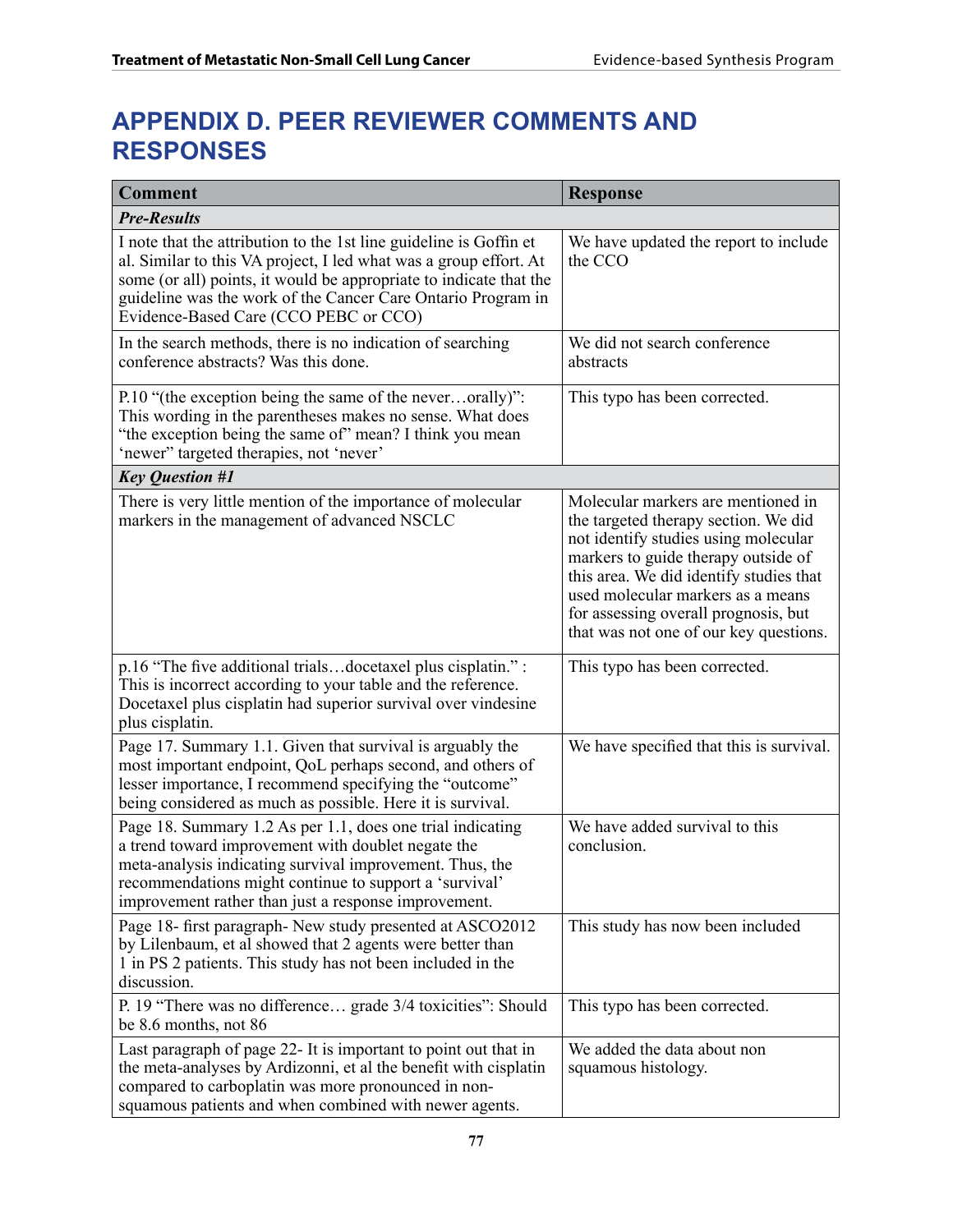| <b>Comment</b>                                                                                                                                                                                                                                                                                                                                                    | <b>Response</b>                                                                                                                                                                                                                                             |
|-------------------------------------------------------------------------------------------------------------------------------------------------------------------------------------------------------------------------------------------------------------------------------------------------------------------------------------------------------------------|-------------------------------------------------------------------------------------------------------------------------------------------------------------------------------------------------------------------------------------------------------------|
| Page 24. Summary 1.5. Is it worth mentioning the differences<br>in toxicity profiles between cisplatin and carboplatin in this<br>palliative setting?                                                                                                                                                                                                             | We have added this.                                                                                                                                                                                                                                         |
| P27. Additional relevant papers for 1.7.1: Mitsudomi et al<br>Lancet Oncol. 2010 Feb; 11(2): 121-8.                                                                                                                                                                                                                                                               | This study has now been included                                                                                                                                                                                                                            |
| P27. Additional relevant papers for 1.7.1: Han, JCO, 2012,<br>30(10):2233-28                                                                                                                                                                                                                                                                                      | This study has now been included                                                                                                                                                                                                                            |
| P27. Additional relevant papers for 1.7.1: Rosell et al,<br>EURTAC, Lancet Onc 13:239-46, 2012 ß this last trial is<br>relevant in extending the several Asian studies to a Caucasian<br>population.                                                                                                                                                              | This study has now been included                                                                                                                                                                                                                            |
| Table F5 needs to be updated. There are now more studies.                                                                                                                                                                                                                                                                                                         | This has been updated                                                                                                                                                                                                                                       |
| Page 27, Summary 1.7. is confusing, as it seems to suggest an<br>OS advantage to EGFR TKI, where this has not technically<br>been shown. I would be clear the 'outcome' is PFS. Also,<br>bevacizumab may or may not improvement survival in the<br>general population. Is it specific to carboplatin and paclitaxel,<br>and is it better in the Asian population? | We have clarified the outcome as<br>progression-free survival and the<br>qualifier about the Asian subgroup.                                                                                                                                                |
| P. 27: Add ";" to "other outcomes progression-free survival of<br>$10.1.$ "                                                                                                                                                                                                                                                                                       | This typo has been corrected.                                                                                                                                                                                                                               |
| It may also be worth specifying that in the absence of a<br>mutation, first line tki is associated with a worse survival<br>and should be avoided, as seen in the TORCH study. See<br>URL: http://jco.ascopubs.org/content/early/2012/07/09/<br>JCO.2011.41.2056.full.pdf#page=1&view=FitH                                                                        | This study has now been included                                                                                                                                                                                                                            |
| Page 29, New Lit. I would rewrite this for clarity as it jumps<br>around a bit. Opening para could indicate "2 studies found<br>assessing cytotoxics specifically in the elderly, and 2 studies<br>examining first line egfr tki's assessed subsets of elderly."<br>Second para could discuss the cytotoxic studies, third the<br>TKI's.                          | We have re-arranged this section.                                                                                                                                                                                                                           |
| Unsure why reference 113 Georgoulias is included in this<br>elderly section. Median age 63 is a 'young' lung cancer<br>population, and no subset is specified. Would remove.                                                                                                                                                                                      | We left this article in at the request of<br>another technical expert, but added<br>the additional qualifier about the age.                                                                                                                                 |
| Page 30. Summary 1.12. I dispute the "Grade=low" for survival<br>benefit. The benefit may be very modest (which is common to<br>most NSCLC trials) but data quality is not. Looking at the 70-<br>80 population, I highly doubt we will see a new trial indicating<br>that a doublet is bad. Caveats about the $80+$ population might<br>be reasonable.           | We agree our initial GRADE was too<br>conservative and have reclassified<br>to moderate based on RCT data that<br>are sparse (only 6 trials and all of<br>different regimens, 4 of which found<br>a benefit for doublet therapy and 2 of<br>which did not). |
| P.30 1.12 summary: You should mention here that the data for<br>monotherapy is from subgroup analyses                                                                                                                                                                                                                                                             | This caveat has been added.                                                                                                                                                                                                                                 |
| On page 30 summary of key sub-question 1.12- Please mention<br>that the only study evaluating a platinum based combination<br>showed a survival advantage in elderly patients compared to<br>single agent therapy.                                                                                                                                                | This addition has been made.                                                                                                                                                                                                                                |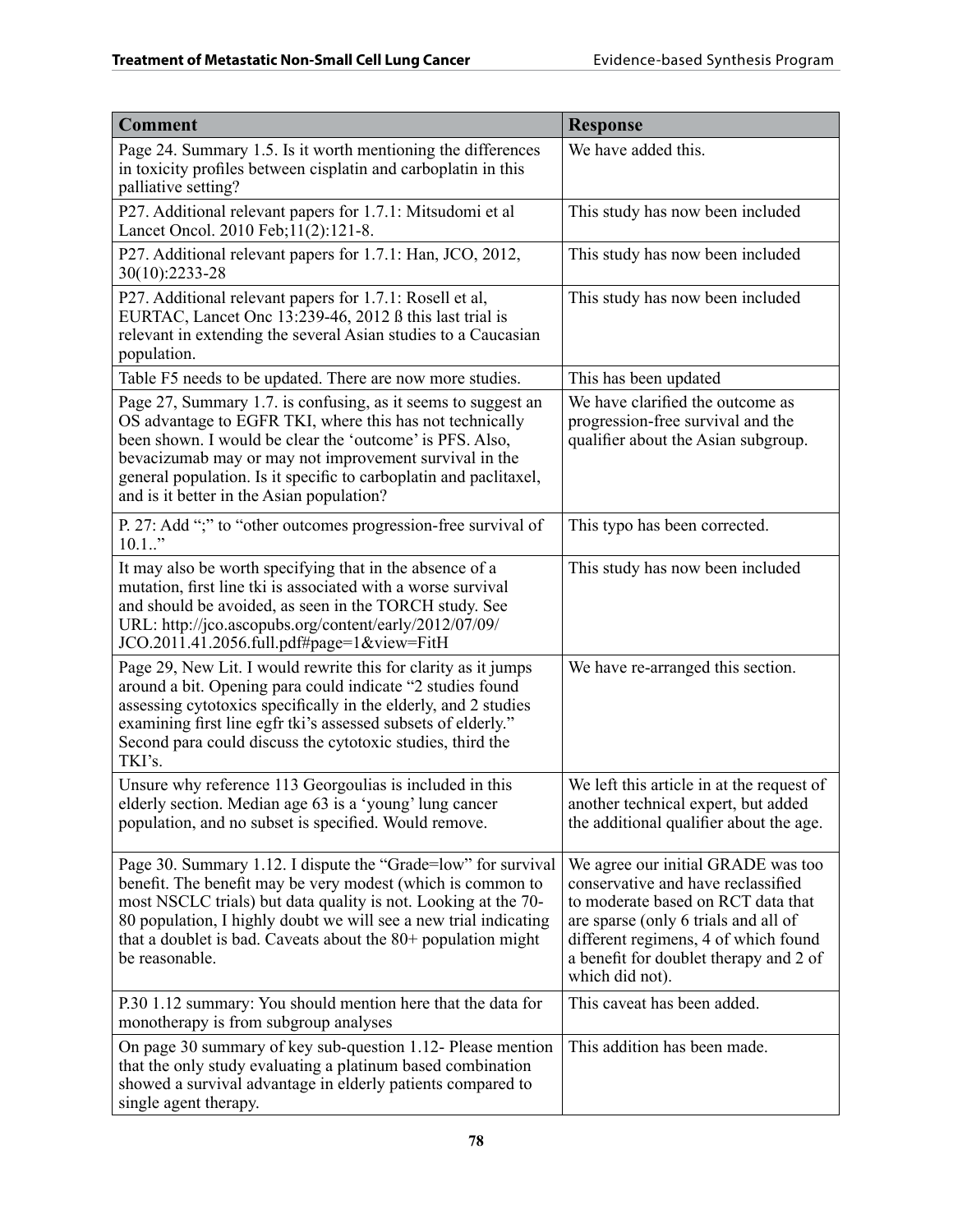| <b>Comment</b>                                                                                                                                                                                                                                                                                | <b>Response</b>                                                                                                                                                                                                                                                                                                                      |
|-----------------------------------------------------------------------------------------------------------------------------------------------------------------------------------------------------------------------------------------------------------------------------------------------|--------------------------------------------------------------------------------------------------------------------------------------------------------------------------------------------------------------------------------------------------------------------------------------------------------------------------------------|
| <b>Key Question #2</b>                                                                                                                                                                                                                                                                        |                                                                                                                                                                                                                                                                                                                                      |
| Page 32. First sentence of the page repeats itself between its<br>first and second clause.                                                                                                                                                                                                    | This typo has been corrected.                                                                                                                                                                                                                                                                                                        |
| Page 32. Existing Systemic Reviews. Re Qi review 2012: The<br>approval or non-approval of a drug seems irrelevant to the<br>notion efficacy. More important might be the heterogeneity of<br>the drugs in question and the phase II nature of some of the<br>references.                      | To be relevant to VA, a drug has to<br>be FDA approved for use in the US,<br>although not necessarily approved<br>for the particular use in question. We<br>revised and increased the discussion<br>of bortezomib and vandetanib.                                                                                                    |
| P.32: Only bortezomib and vandetanib are FDA approved, but<br>not for NSCLC; the other two agents are not approved                                                                                                                                                                            | This has been corrected.                                                                                                                                                                                                                                                                                                             |
| P.32, Table on p. 34: This is misspelled here and in the Table on<br>Page 34=bortezomib not bortezonib;                                                                                                                                                                                       | This typo has been corrected.                                                                                                                                                                                                                                                                                                        |
| P. 32, p. 37, p. 38: Vandetanib is FDA approved, but not for<br>NSCLC (also see the same statement on pages 37 and 38)                                                                                                                                                                        | This has been corrected.                                                                                                                                                                                                                                                                                                             |
| On page 32 the authors have missed the study by von Pawel,<br>et al presented at ASCO 2011. Also please include the meta-<br>analyses by Di Maio M, J Clin Oncol 2007.                                                                                                                        | This study has now been included                                                                                                                                                                                                                                                                                                     |
| Page 32, 33 please include the TAILOR study presented at<br>ASCO 2012 by Garassino, et al, comparing docetaxel and<br>erlotinib                                                                                                                                                               | This study has now been included                                                                                                                                                                                                                                                                                                     |
| Page 33. Para "The fifth system review" appears to be a<br>combination of first and second line studies. Also, the 'overall'<br>survival was for which comparison? It would be useful to<br>specify.                                                                                          | This has been clarified; the overall<br>survival result comes from the BR.21<br>study.                                                                                                                                                                                                                                               |
| Para "The conclusions" Third bullet. Might be pointed out<br>this was a phase II study only.                                                                                                                                                                                                  | This has been added.                                                                                                                                                                                                                                                                                                                 |
| Page 37. Does it add value to singly review the studies<br>which were already included in the systemic reviews already<br>mentioned (assuming those reviews were of sufficient quality).<br>Or does this just add document length?                                                            | We agree and have deleted the text<br>about trials contained in existing<br>systematic reviews that we discuss in<br>detail in the prior section. However,<br>we retained the description of trials<br>that were otherwise only included in<br>the reviews by Qi and colleagues as<br>we did not discuss these reviews in<br>detail. |
| Page 38. Para "The last of the trials" The paragraph suggests<br>"no significant difference" between vandetanib and erlotinib.<br>It should then specify whether a test for non-inferiority was<br>achieved. Otherwise they sound truly equivalent.                                           | This was a superiority trial, which<br>failed. Then a test for non-inferiority<br>was done with non-inferiority defined<br>as "at least 50% of the efficacy" of<br>erlotinib. We have added this to the<br>description.                                                                                                              |
| Page 39. "New Agents". For these studies, it is likely useful<br>to specify whether these were 'all comers' or 'mutation only'<br>patients as the distinction has become relevant. Readers should<br>know there is utility for the mutation negative population, as<br>not all will be aware. | This has been added.                                                                                                                                                                                                                                                                                                                 |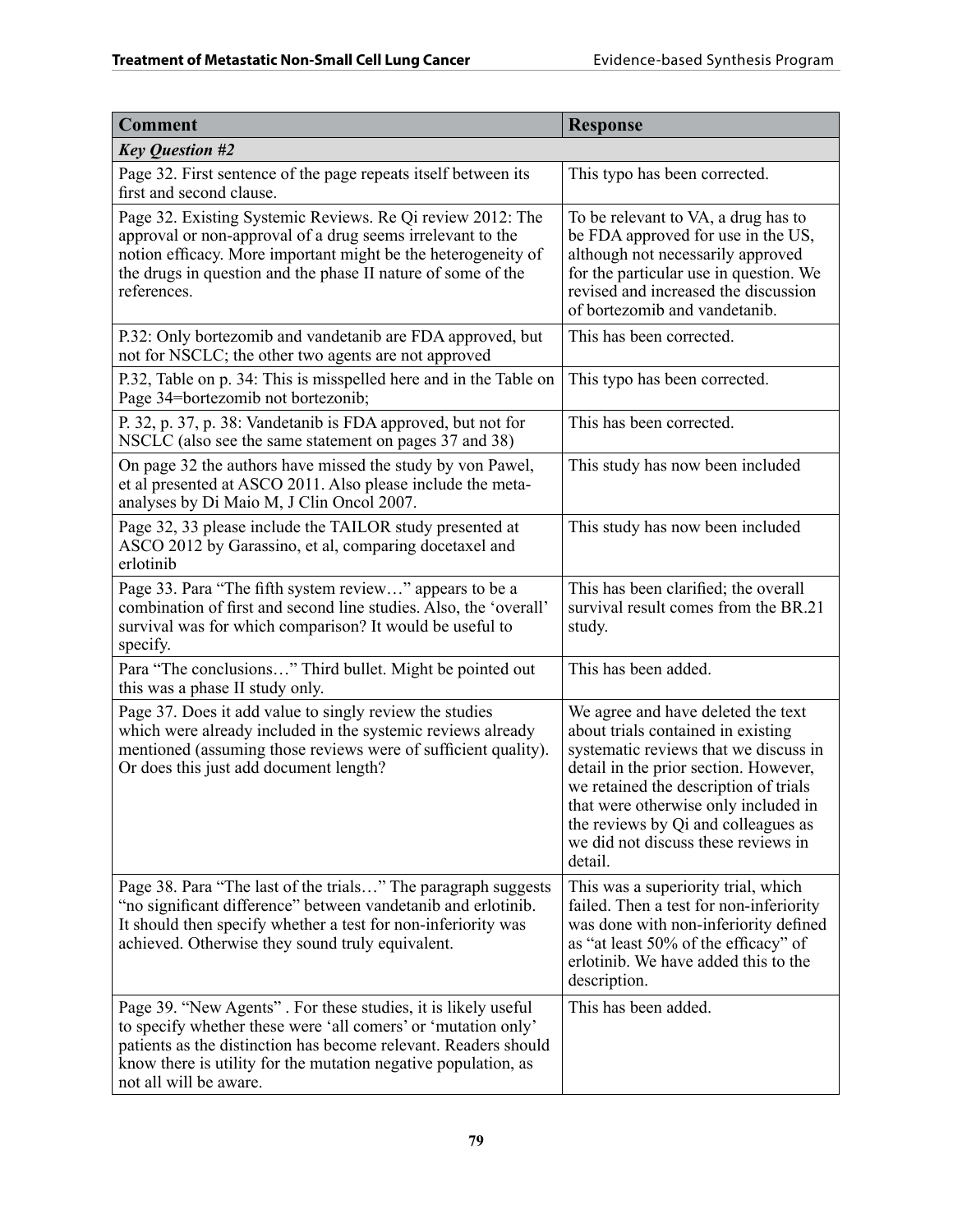| <b>Comment</b>                                                                                                                                                                                                                                                                                                                                                                                                                                                                                                                                                                                                                                                                                                                                                                                                                                                                                                                                                                                                                                                                                                                                                                                                                                                                                                                               | <b>Response</b>                                                                                                                                                                                                                         |
|----------------------------------------------------------------------------------------------------------------------------------------------------------------------------------------------------------------------------------------------------------------------------------------------------------------------------------------------------------------------------------------------------------------------------------------------------------------------------------------------------------------------------------------------------------------------------------------------------------------------------------------------------------------------------------------------------------------------------------------------------------------------------------------------------------------------------------------------------------------------------------------------------------------------------------------------------------------------------------------------------------------------------------------------------------------------------------------------------------------------------------------------------------------------------------------------------------------------------------------------------------------------------------------------------------------------------------------------|-----------------------------------------------------------------------------------------------------------------------------------------------------------------------------------------------------------------------------------------|
| Page 40 Para "Sekine and colleagues" I would addend this<br>to the preceding paragraph as the QoL component as it seems<br>like a completely different study until the last sentence and<br>adds undue length.                                                                                                                                                                                                                                                                                                                                                                                                                                                                                                                                                                                                                                                                                                                                                                                                                                                                                                                                                                                                                                                                                                                               | This change has been made.                                                                                                                                                                                                              |
| Page 40. "Kim and colleagues" Specifying non-inferiority<br>vs. failed superiority will aid the audience in understanding<br>how to use these drugs. If it is a failed superiority study only,<br>it should not become part of the armamentarium. Similarly for<br>other studies in this section.                                                                                                                                                                                                                                                                                                                                                                                                                                                                                                                                                                                                                                                                                                                                                                                                                                                                                                                                                                                                                                            | We have now indicated that the<br>primary analysis in this study was a<br>superiority analysis, which was not<br>statistically significant.                                                                                             |
| Page 40. Last sentence just before "Pemetrexed" section. Much<br>higher? 13 vs. 6%.                                                                                                                                                                                                                                                                                                                                                                                                                                                                                                                                                                                                                                                                                                                                                                                                                                                                                                                                                                                                                                                                                                                                                                                                                                                          | This has been revised.                                                                                                                                                                                                                  |
| THOUGHT: for Table S2, alter the columns such that there is<br>only one column indicating the Systemic Review Y/N: this can<br>either be "Di Maio" "Qi 2012" etc, or "No". The other columns<br>are freed for other items, possibly: "n" "non-inferiority<br>comparison $Y/N$ or $p =$ ", "HR for OS", etc. More data, less<br>wasted space.                                                                                                                                                                                                                                                                                                                                                                                                                                                                                                                                                                                                                                                                                                                                                                                                                                                                                                                                                                                                 | This table has been revised to include<br>only the studies in existing systematic<br>reviews. Some of the other suggested<br>columns are already included in Table<br>S3, to which we have added histology<br>and EGFR mutation status. |
| Page 45. Having a summary of the "trials not in reviews" in<br>isolation is not helpful. The whole section appears to read as<br>an unordered catalogue. A net synthesis seems is required. In<br>fact, at the end of the second line section, a reader new to the<br>topic will have little idea has to how they should practice. One<br>might consider ordering it as the data built up historically: 1)<br>it was found that docetaxel was better than best supportive<br>care; 2) Pemetrexed was compared to docetaxel and found to<br>be essentially equivalent but more friendly and thus caught<br>on; 3) The EGFR TKI's were new and are even more friendly,<br>and were thus studied. Importantly, they were studied as<br>2nd/3rd line vs. BSC, and thus may be kept in reserve after<br>another second-line therapy. In any case, there is data they<br>are equivalent to docetaxel in second line, and thus serve<br>as an option; and 4) LUMP: other studies have been done,<br>which have not added much to the second line notion: more<br>ain't better; other sexy drugs haven't yet added much. Then<br>one could give corresponding recommendations. This section<br>could also be arranged by approved agents, citing the trials<br>supporting the use of each, comparisons, etc, then going on to<br>the 'other' agents. | We have reorganized this section<br>following this suggestion.                                                                                                                                                                          |
| NOTE that treatment by histology has had no mention<br>here (it only seems to come up under cost-effectiveness).<br>Histology now plays an important role in chemotherapy<br>choice, particularly in 2nd/maintenance lines. The survival<br>differences between docetaxel and pemetrexed by histology are<br>at least as large/important as comparisons such as doublets vs.<br>single agents. Although a portion of this data is from subsets,<br>a document aiming to encompass 1st line, 2nd line, and<br>maintenance is obligated to cover histology.                                                                                                                                                                                                                                                                                                                                                                                                                                                                                                                                                                                                                                                                                                                                                                                    | We have added a conclusion about<br>pemetrexed and histology.                                                                                                                                                                           |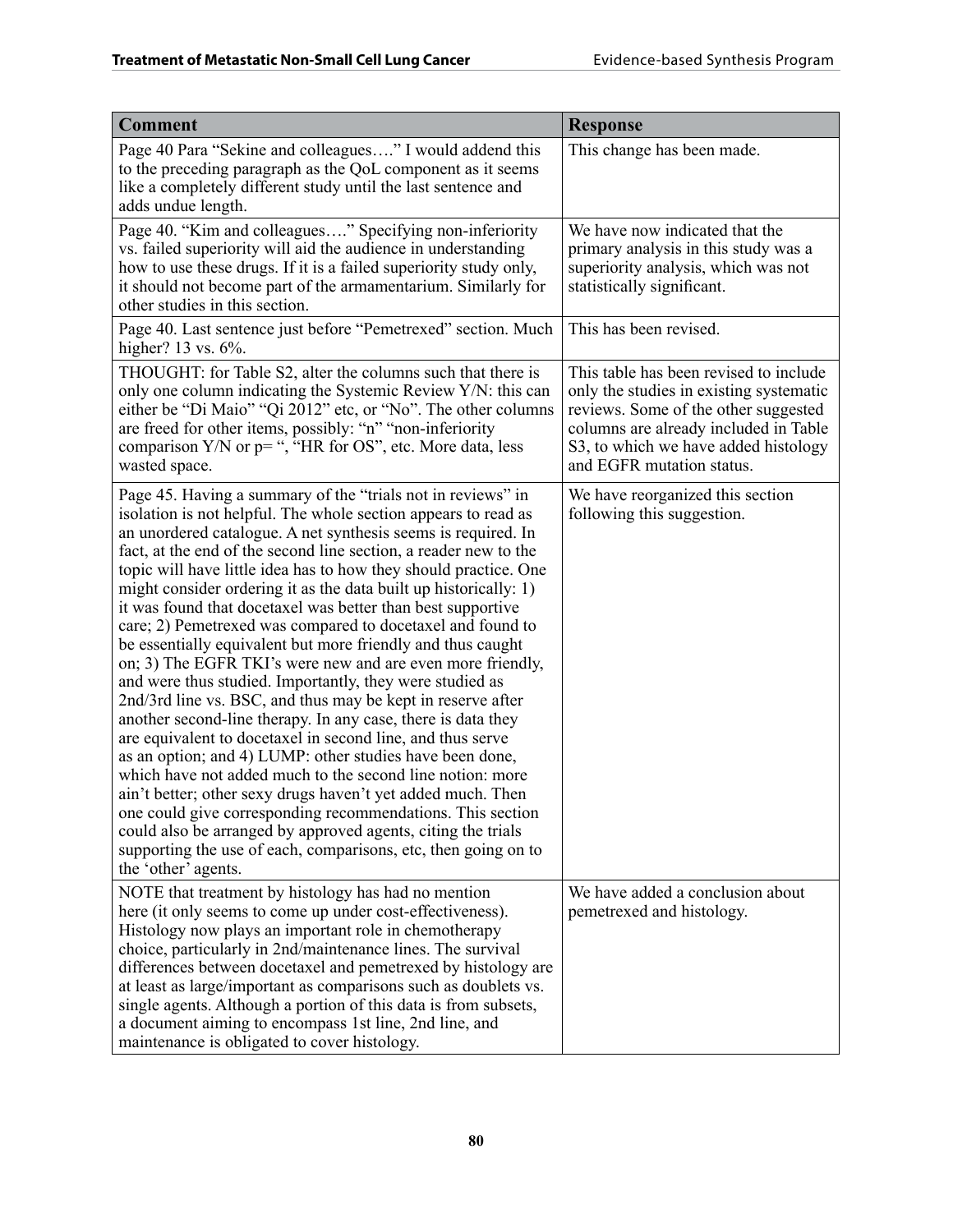| <b>Comment</b>                                                                                                                                                                                                                                                       | <b>Response</b>                                                                                                                                                                                                                                                                                                                                                                                                                                                                                                                                                                                                                                                                                                                                                                                                             |
|----------------------------------------------------------------------------------------------------------------------------------------------------------------------------------------------------------------------------------------------------------------------|-----------------------------------------------------------------------------------------------------------------------------------------------------------------------------------------------------------------------------------------------------------------------------------------------------------------------------------------------------------------------------------------------------------------------------------------------------------------------------------------------------------------------------------------------------------------------------------------------------------------------------------------------------------------------------------------------------------------------------------------------------------------------------------------------------------------------------|
| Similar reference to histology for first line seems appropriate.                                                                                                                                                                                                     | The issue of histology and pemetrexed<br>use in first-line therapy is presented in<br>the discussion of the prior reviews by<br>Goffin and colleagues.                                                                                                                                                                                                                                                                                                                                                                                                                                                                                                                                                                                                                                                                      |
| P. 47 "The erlotinib group had an overall survival 1.09)":<br>This should be HR=0.9, not 0.90 months; also you should<br>include a p value of 0.2686                                                                                                                 | This has been corrected.                                                                                                                                                                                                                                                                                                                                                                                                                                                                                                                                                                                                                                                                                                                                                                                                    |
| <b>Key Question #3</b>                                                                                                                                                                                                                                               |                                                                                                                                                                                                                                                                                                                                                                                                                                                                                                                                                                                                                                                                                                                                                                                                                             |
| Table M1. 1st box under 'what was compared' gefitinib is<br>spelled incorrectly with all i's.                                                                                                                                                                        | This typo has been corrected.                                                                                                                                                                                                                                                                                                                                                                                                                                                                                                                                                                                                                                                                                                                                                                                               |
| Page 48. Just before reference 158. Cisplati is missing an 'n'.                                                                                                                                                                                                      | This typo has been corrected.                                                                                                                                                                                                                                                                                                                                                                                                                                                                                                                                                                                                                                                                                                                                                                                               |
| P.50: I question how you rated maintenance therapy improving<br>OS as High based on the data. For the continuous therapy there<br>was only a trend towards benefit in OS. For the switch trials,<br>the upper bound of the HR in all but one of the trials crossed 1 | The GRADE of strong is based on<br>the meta-analytic pooling of the trials<br>in the Zhang meta-analysis. While<br>each individual trial may have not<br>yielded a statistically significant<br>favorable result, combining them<br>statistically did yield a statistically<br>significant benefit for the switch<br>strategy (HR=0.85, 95% CI: 0.79-<br>0.92) and for continuous therapy the<br>pooled result was a similar hazard<br>ratio of 0.88, with a 95% CI that just<br>crossed the null value $(0.74-1.04)$ .<br>With the interaction being completely<br>nonsignificant ( $p=0.78$ ), the most<br>likely explanation for the difference<br>in the upper bound crossing the null<br>value is fewer studies contributing to<br>the continuous pooled analysis $(n=3)$<br>than the switch pooled analysis $(n=6)$ . |
| P. 50 Switch therapy finding: However, there is only a trend of<br>benefit in continuous therapy but there are two drugs approved<br>for use for switch therapy. I think this needs to be better<br>addressed in this entire section.                                | We have made this point.                                                                                                                                                                                                                                                                                                                                                                                                                                                                                                                                                                                                                                                                                                                                                                                                    |
| <b>Key Question #4</b>                                                                                                                                                                                                                                               |                                                                                                                                                                                                                                                                                                                                                                                                                                                                                                                                                                                                                                                                                                                                                                                                                             |
| Page 56. Would change "unclear whether or not EGFR<br>receptor status" to "not EGFR mutation status" at end of first<br>paragraph.                                                                                                                                   | This change was made.                                                                                                                                                                                                                                                                                                                                                                                                                                                                                                                                                                                                                                                                                                                                                                                                       |
| Page 56. 2nd paragraph. The notations "(ref 498, 449)" are<br>probably leftovers.                                                                                                                                                                                    | This typo has been corrected.                                                                                                                                                                                                                                                                                                                                                                                                                                                                                                                                                                                                                                                                                                                                                                                               |
| Page 59. Key sub-question 1.12. missing an 'r' in elotinib.                                                                                                                                                                                                          | This typo has been corrected.                                                                                                                                                                                                                                                                                                                                                                                                                                                                                                                                                                                                                                                                                                                                                                                               |
| Page 61. Table comparison with NCCN. Although commonly<br>referenced, I don't believe the NCCN 'guidelines' meet<br>criteria for guideline quality and are more akin to consensus<br>documents. Would a comparison with the ASCO guidelines be<br>better?            | Perhaps this would be better, but our<br>key questions specifically mentioned<br>the "NCCN guidelines" and that<br>is why these are included here and<br>referred to as "guidelines."                                                                                                                                                                                                                                                                                                                                                                                                                                                                                                                                                                                                                                       |